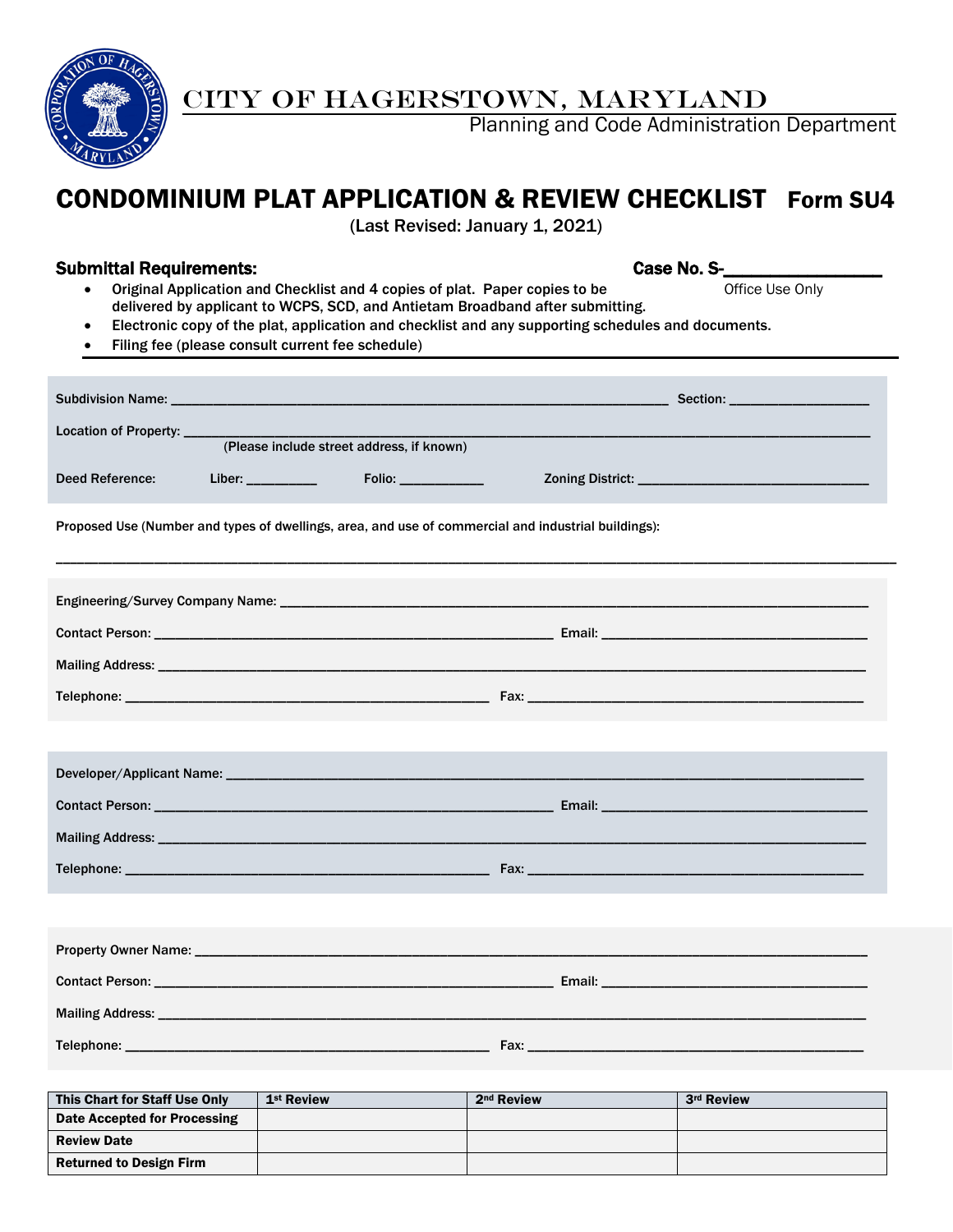Related Planning File References (Site Plans, Preliminary Plats, BZA Cases); if none, state so:

Instructions to Engineer/Surveyor: In the column marked "Engineer/Surveyor," identify each page which the required item appears on the plat. For items that appear on each page of the plan, use "All." If the item is not applicable, address as not applicable in a note on the plat and reference the page of the plan on which the note appears in the column below. PCAD = Planning and Code Administration Department.

| <b>LMC</b><br><b>Section</b> | <b>Ordinance Requirements</b>                                                                                                                                                                                                                                                                                                                                                                                                                                                                                                                                                                                                                                                                                                                                                                                                                        | Engineer/<br><b>Surveyor</b> | 1st Review | Review<br>2 <sup>nd</sup> | 3rd Review | <b>Review Key</b><br>$\checkmark$ = 0K<br>$0 = Incomplete$<br>$N/A$ = Not Applicable                                          |
|------------------------------|------------------------------------------------------------------------------------------------------------------------------------------------------------------------------------------------------------------------------------------------------------------------------------------------------------------------------------------------------------------------------------------------------------------------------------------------------------------------------------------------------------------------------------------------------------------------------------------------------------------------------------------------------------------------------------------------------------------------------------------------------------------------------------------------------------------------------------------------------|------------------------------|------------|---------------------------|------------|-------------------------------------------------------------------------------------------------------------------------------|
| 5.F.2.a.                     | Dimensions in feet and decimal parts thereof, and bearings<br>in degrees, minutes and seconds                                                                                                                                                                                                                                                                                                                                                                                                                                                                                                                                                                                                                                                                                                                                                        |                              |            |                           |            |                                                                                                                               |
| 5.F.2.a.                     | Scale no less than $1" = 10$ feet nor greater than<br>$1" = 100$ feet, in multiples of ten feet                                                                                                                                                                                                                                                                                                                                                                                                                                                                                                                                                                                                                                                                                                                                                      |                              |            |                           |            |                                                                                                                               |
| 5.F.2.a.                     | When more than one sheet is required, an index sheet of<br>the same size shall be submitted showing the entire<br>subdivision drawn to scale.                                                                                                                                                                                                                                                                                                                                                                                                                                                                                                                                                                                                                                                                                                        |                              |            |                           |            |                                                                                                                               |
| 5.F.2.a.                     | Legend that clearly indicates which features are existing<br>and which are proposed                                                                                                                                                                                                                                                                                                                                                                                                                                                                                                                                                                                                                                                                                                                                                                  |                              |            |                           |            |                                                                                                                               |
| 5.F.2.a.                     | The plat shall be prepared by a registered land surveyor on<br>a sheet $18 \times 22 \frac{3}{4}$ inches with a $1\frac{1}{2}$ -inch margin for<br>binding along the left edge and a 1/2-inch margin along the<br>remaining edges, or the current requirements of the Office<br>of Land Records at the Washington County Courthouse                                                                                                                                                                                                                                                                                                                                                                                                                                                                                                                  |                              |            |                           |            |                                                                                                                               |
| 5.F.2.a.                     | All linear and angular dimensions for locating the<br>boundaries of the subdivision, lots, streets, alleys, public<br>and private easements, shall be expressed in feet and<br>hundredths of a foot. Angular measurements shall be<br>expressed by bearings. All curve data shall be expressed by<br>a curve table on the face of the plat, each curve being<br>tabulated and numbered to correspond with the respective<br>numbered curves shown throughout the plat. Dimensions,<br>both linear and angular, shall be determined by an accurate<br>control survey in the field which shall be checked for<br>closure and must balance and close within an accuracy of<br>one to 10,000. Horizontal control shall be based on the<br>Maryland Coordinate Grid System (NAD 83 - epoch 1996) in<br>a coordinate table located on the face of the plat |                              |            |                           |            | This includes the lines<br>drawn demarking the<br>limits of ownership of<br>individual condominium<br>units within buildings. |
| 5.F.2.b.                     | Name of subdivision                                                                                                                                                                                                                                                                                                                                                                                                                                                                                                                                                                                                                                                                                                                                                                                                                                  |                              |            |                           |            |                                                                                                                               |
| 5.F.2.b.                     | Date of drawing, north arrow and scale bar                                                                                                                                                                                                                                                                                                                                                                                                                                                                                                                                                                                                                                                                                                                                                                                                           |                              |            |                           |            |                                                                                                                               |
| 5.F.2.b.                     | Name and address of owner                                                                                                                                                                                                                                                                                                                                                                                                                                                                                                                                                                                                                                                                                                                                                                                                                            |                              |            |                           |            |                                                                                                                               |
| 5.F.2.b.                     | Name and address of developer, if different from owner                                                                                                                                                                                                                                                                                                                                                                                                                                                                                                                                                                                                                                                                                                                                                                                               |                              |            |                           |            |                                                                                                                               |
| 5.F.2.b.                     | Name, address, and professional seal of the engineer or<br>surveyor, licensed in the state of Maryland                                                                                                                                                                                                                                                                                                                                                                                                                                                                                                                                                                                                                                                                                                                                               |                              |            |                           |            |                                                                                                                               |
| 5.F.2.b.                     | Tax Map Number and Parcel                                                                                                                                                                                                                                                                                                                                                                                                                                                                                                                                                                                                                                                                                                                                                                                                                            |                              |            |                           |            |                                                                                                                               |
| 5.F.2.b.                     | <b>Election District</b>                                                                                                                                                                                                                                                                                                                                                                                                                                                                                                                                                                                                                                                                                                                                                                                                                             |                              |            |                           |            |                                                                                                                               |
| 5.F.2.b.                     | City, County, and State                                                                                                                                                                                                                                                                                                                                                                                                                                                                                                                                                                                                                                                                                                                                                                                                                              |                              |            |                           |            |                                                                                                                               |
| 5.F.2.b.                     | Zoning District, including any overlays                                                                                                                                                                                                                                                                                                                                                                                                                                                                                                                                                                                                                                                                                                                                                                                                              |                              |            |                           |            |                                                                                                                               |
| 5.F.2.b.                     | Notation explaining all associated planning and zoning files<br>(BZA, FC, NCU, annexation, HDC, past subdivisions or site<br>plans)                                                                                                                                                                                                                                                                                                                                                                                                                                                                                                                                                                                                                                                                                                                  |                              |            |                           |            |                                                                                                                               |
| 5.F.2.b                      | City signature block for condominium plats                                                                                                                                                                                                                                                                                                                                                                                                                                                                                                                                                                                                                                                                                                                                                                                                           |                              |            |                           |            |                                                                                                                               |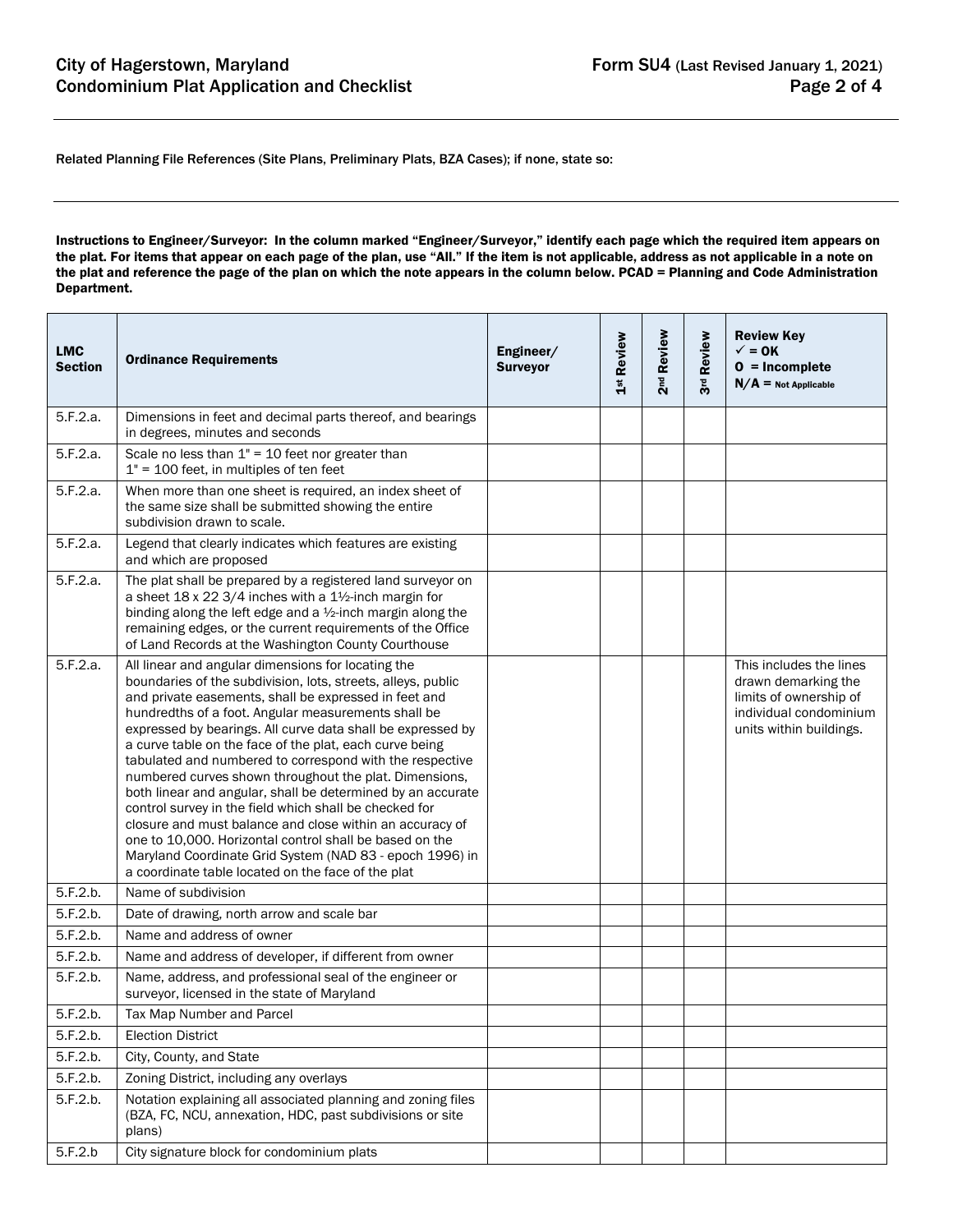## City of Hagerstown, Maryland Checklist Form SU4 (Last Revised January 1, 2021)<br>Condominium Plat Application and Checklist Form SU4 (Last Revised January 1, 2021) Condominium Plat Application and Checklist

| <b>LMC</b><br><b>Section</b> | <b>Ordinance Requirements</b>                                                                                                                                                                                               | Engineer/<br><b>Surveyor</b> | 1st Review | 2 <sup>nd</sup> Review | <b>Review</b><br>ತೆ. | <b>Review Key</b><br>$\checkmark$ = 0K<br>$0 = Incomplete$<br>$N/A$ = Not Applicable |
|------------------------------|-----------------------------------------------------------------------------------------------------------------------------------------------------------------------------------------------------------------------------|------------------------------|------------|------------------------|----------------------|--------------------------------------------------------------------------------------|
| 5.F.2.b.                     | All existing buildings and improvements as defined herein<br>located within the boundaries of the subdivision. The<br>distance between any existing structure to the new property<br>line shall be determined and labeled   |                              |            |                        |                      |                                                                                      |
| 5.F.2.c.                     | Area of each lot, parcel, site or other unit shown on the plat                                                                                                                                                              |                              |            |                        |                      | Includes the lines<br>demarking ownership of<br>individual condominium<br>units.     |
| 5.F.2.c.                     | Location, width, and purpose of all existing or proposed<br>easements or rights-of-way and boundaries by bearings and<br>dimensions                                                                                         |                              |            |                        |                      |                                                                                      |
| 5.F.2.c.                     | Location and description of all markers, monuments, or<br>other evidence found or established to determine the<br>boundaries of the subdivision                                                                             |                              |            |                        |                      |                                                                                      |
| 5.F.2.c                      | Maintenance responsibilities                                                                                                                                                                                                |                              |            |                        |                      |                                                                                      |
| 5.F.2.c.                     | Private restrictions, if any, proposed to be included in deeds<br>or condominium association documents.                                                                                                                     |                              |            |                        |                      |                                                                                      |
| 5.F.2.c                      | Parking restrictions (if any) in order to assure the<br>restrictions do no violate the zoning ordinance.                                                                                                                    |                              |            |                        |                      |                                                                                      |
| <b>PCAD</b>                  | City Unique Property ID number                                                                                                                                                                                              |                              |            |                        |                      | Required by City<br>Engineer                                                         |
| <b>PCAD</b>                  | Addresses of all existing buildings on site                                                                                                                                                                                 |                              |            |                        |                      |                                                                                      |
| <b>PCAD</b>                  | Planning and Code Administration Department Subdivision<br>File No (example, S-2021-01) on bottom right-hand corner<br>of the first page (Can only be added after plat has been<br>submitted and case file number assigned) | N/A                          | N/A        |                        |                      | The file number<br>assigned to this project<br>is:<br>$S$ -_______________ - ______  |
| <b>PCAD</b>                  | Other restrictions, such as location in Historic District,<br>variances, etc.                                                                                                                                               |                              |            |                        |                      | Required by PCAD                                                                     |
| Electric                     | Existing utility line locations                                                                                                                                                                                             |                              |            |                        |                      |                                                                                      |
| Electric                     | Proposed utility line locations                                                                                                                                                                                             |                              |            |                        |                      |                                                                                      |
| Electric                     | Electric and telephone poles and guy wires and tag<br>numbers                                                                                                                                                               |                              |            |                        |                      |                                                                                      |
| Electric                     | Overhead and underground electric, telephone, and cable<br>television lines                                                                                                                                                 |                              |            |                        |                      |                                                                                      |
| N/A                          | Addressed all review agency comments?<br>Do not submit revised plans until all review agency<br>comments have been collected and all issues are<br>addressed.                                                               |                              |            |                        |                      |                                                                                      |
| N/A                          | Are all copies folded to fit into a 9 x 11-inch file, with<br>bottom right section on top?                                                                                                                                  |                              |            |                        |                      |                                                                                      |
| N/A                          | Are multiple-page plans stapled along left edge?                                                                                                                                                                            |                              |            |                        |                      |                                                                                      |
| <b>PCAD</b>                  | Is this form being submitted to PCAD on initial submission?                                                                                                                                                                 |                              |            |                        |                      |                                                                                      |
| <b>PCAD</b>                  | Is this form being returned to the Planning and Code<br>Administration Department with revised submission?                                                                                                                  |                              |            |                        |                      |                                                                                      |
| <b>PCAD</b>                  | Are all applicable fee paid in full?                                                                                                                                                                                        |                              |            |                        |                      |                                                                                      |
| <b>PCAD</b>                  | Are any deviations from the requirements of Article 5?                                                                                                                                                                      |                              |            |                        |                      | Attach Schedule W.                                                                   |

### Instructions to Engineer/Surveyor:

This checklist is the format used by the Planning and Code Administration Department to review and comment on your plat. It will be/has been returned to you so you can address the issues raised throughout the checklist. When you have completed the necessary revisions to